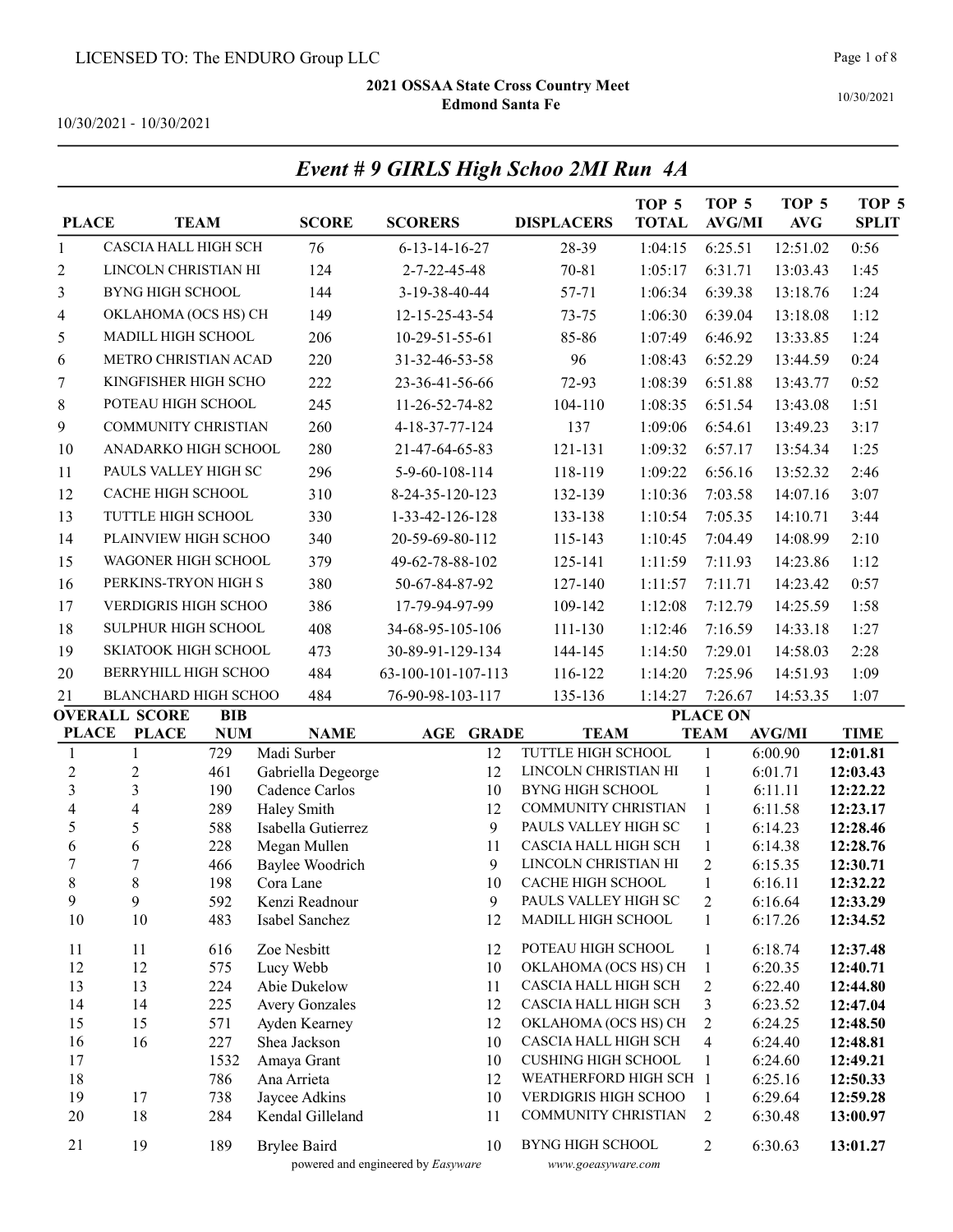10/30/2021 - 10/30/2021

|    |    |     |                         |    | $L$ <i>vent</i> $\#$ <i>7</i> $GLNL$ <i>3 <math>L</math>ligh Schoo <math>2ML</math> Kun</i> $A$ <i>A</i> |                         |         |          |
|----|----|-----|-------------------------|----|----------------------------------------------------------------------------------------------------------|-------------------------|---------|----------|
| 22 | 20 | 613 | Scarlett Williams       | 11 | PLAINVIEW HIGH SCHOO                                                                                     | $\overline{1}$          | 6:30.78 | 13:01.57 |
| 23 | 21 | 119 | Elizabeth Saldana       | 12 | ANADARKO HIGH SCHOOL 1                                                                                   |                         | 6:31.84 | 13:03.69 |
| 24 |    | 181 | Kaylee Campbell         | 11 | BRIDGE CREEK HIGH SC                                                                                     | $\mathbf{1}$            | 6:32.74 | 13:05.49 |
| 25 | 22 | 463 | Lucy George             | 12 | LINCOLN CHRISTIAN HI                                                                                     | $\overline{\mathbf{3}}$ | 6:33.54 | 13:07.08 |
| 26 | 23 | 430 | Katon Lunsford          | 12 | KINGFISHER HIGH SCHO                                                                                     | $\mathbf{1}$            | 6:37.37 | 13:14.75 |
| 27 | 24 | 199 | Amidat Olokunola        | 9  | CACHE HIGH SCHOOL                                                                                        | $\overline{c}$          | 6:38.19 | 13:16.39 |
| 28 | 25 | 573 | Abby Nesselrode         | 11 | OKLAHOMA (OCS HS) CH                                                                                     | $\overline{\mathbf{3}}$ | 6:41.00 | 13:22.00 |
| 29 | 26 | 615 | Ashly Johnson           | 10 | POTEAU HIGH SCHOOL                                                                                       | $\overline{c}$          | 6:41.47 | 13:22.95 |
| 30 | 27 | 226 | Julia Hulver            | 9  | CASCIA HALL HIGH SCH                                                                                     | 5                       | 6:42.86 | 13:25.73 |
| 31 |    | 648 | Leah Choate             | 10 | SEMINOLE HIGH SCHOOL                                                                                     | $\mathbf{1}$            | 6:44.00 | 13:28.01 |
| 32 | 28 | 223 | Sydney Cuttler          | 10 | CASCIA HALL HIGH SCH                                                                                     | 6                       | 6:44.68 | 13:29.36 |
| 33 | 29 | 479 | Korlee CunninghamMartin | 10 | MADILL HIGH SCHOOL                                                                                       | $\overline{2}$          | 6:45.17 | 13:30.34 |
| 34 | 30 | 658 | Tegan Althouse          | 9  | SKIATOOK HIGH SCHOOL                                                                                     | $\mathbf{1}$            | 6:45.52 | 13:31.04 |
| 35 | 31 | 510 | Laura Storms            | 10 | METRO CHRISTIAN ACAD                                                                                     | $\overline{1}$          | 6:45.88 | 13:31.77 |
| 36 | 32 | 506 | Becca Haveman           | 10 | METRO CHRISTIAN ACAD                                                                                     | $\overline{2}$          | 6:46.97 | 13:33.95 |
| 37 | 33 | 728 | Alexandra Rehl          | 10 | TUTTLE HIGH SCHOOL                                                                                       | $\overline{c}$          | 6:47.86 | 13:35.73 |
| 38 | 34 | 701 | Carlee Cole             | 12 | SULPHUR HIGH SCHOOL                                                                                      | $\mathbf{1}$            | 6:48.67 | 13:37.34 |
| 39 | 35 | 200 | Madison Radke           | 12 | CACHE HIGH SCHOOL                                                                                        | $\mathfrak{Z}$          | 6:48.99 | 13:37.98 |
| 40 | 36 | 434 | Ally Stephenson         | 12 | KINGFISHER HIGH SCHO                                                                                     | $\overline{2}$          | 6:49.55 | 13:39.10 |
| 41 | 37 | 286 | Alison Horstkoetter     | 9  | <b>COMMUNITY CHRISTIAN</b>                                                                               | 3                       | 6:49.96 | 13:39.92 |
| 42 | 38 | 191 | Rosie Coleman           | 12 | <b>BYNG HIGH SCHOOL</b>                                                                                  | $\mathfrak{Z}$          | 6:50.61 | 13:41.22 |
| 43 | 39 | 229 | Kate Warthan            | 11 | CASCIA HALL HIGH SCH                                                                                     | 7                       | 6:50.96 | 13:41.92 |
| 44 | 40 | 194 | Deesa Neely             | 12 | <b>BYNG HIGH SCHOOL</b>                                                                                  | $\overline{\mathbf{4}}$ | 6:51.36 | 13:42.72 |
| 45 | 41 | 432 | Chesni Newkirk          | 10 | KINGFISHER HIGH SCHO                                                                                     | 3                       | 6:51.95 | 13:43.91 |
| 46 | 42 | 725 | Ava Miller              | 10 | TUTTLE HIGH SCHOOL                                                                                       | $\mathfrak{Z}$          | 6:52.60 | 13:45.20 |
| 47 | 43 | 576 | Evie Winton             | 10 | OKLAHOMA (OCS HS) CH                                                                                     | $\overline{\mathbf{4}}$ | 6:52.95 | 13:45.90 |
| 48 | 44 | 192 | Olivia Colombe          | 12 | <b>BYNG HIGH SCHOOL</b>                                                                                  | 5                       | 6:53.19 | 13:46.38 |
| 49 | 45 | 462 | Sierra Dillingham       | 10 | LINCOLN CHRISTIAN HI                                                                                     | $\overline{\mathbf{4}}$ | 6:53.67 | 13:47.34 |
| 50 | 46 | 509 | Caroline Stewart        | 11 | METRO CHRISTIAN ACAD                                                                                     | 3                       | 6:53.95 | 13:47.90 |
| 51 | 47 | 120 | Leyla Saldana           | 10 | ANADARKO HIGH SCHOOI 2                                                                                   |                         | 6:54.12 | 13:48.24 |
| 52 | 48 | 465 | Kaitlin Richerson       | 11 | LINCOLN CHRISTIAN HI                                                                                     | 5                       | 6:54.30 | 13:48.60 |
| 53 | 49 | 751 | Joci Bryant             | 11 | WAGONER HIGH SCHOOL                                                                                      | $\mathbf{1}$            | 6:54.81 | 13:49.63 |
| 54 | 50 | 598 | Hannah Williams         | 11 | PERKINS-TRYON HIGH S                                                                                     | $\mathbf{1}$            | 6:55.58 | 13:51.17 |
| 55 | 51 | 478 | Yvette Ariciaga         | 9  | MADILL HIGH SCHOOL                                                                                       | 3                       | 6:55.80 | 13:51.61 |
| 56 | 52 | 617 | Alexe Pickle            | 9  | POTEAU HIGH SCHOOL                                                                                       | 3                       | 6:55.97 | 13:51.95 |
| 57 | 53 | 507 | Paige Reece             | 9  | METRO CHRISTIAN ACAD                                                                                     | $\overline{4}$          | 6:56.42 | 13:52.85 |
| 58 | 54 | 572 | Nina Lombardo           | 9  | OKLAHOMA (OCS HS) CH                                                                                     | 5                       | 6:56.66 | 13:53.32 |
| 59 | 55 | 484 | Joslyn Stumblingbear    | 12 | MADILL HIGH SCHOOL                                                                                       | 4                       | 6:56.81 | 13:53.62 |
| 60 | 56 | 433 | Liberty Starr           | 9  | KINGFISHER HIGH SCHO                                                                                     | 4                       | 6:56.95 | 13:53.90 |
| 61 | 57 | 195 | Kylee Smith             | 12 | <b>BYNG HIGH SCHOOL</b>                                                                                  | 6                       | 6:57.34 | 13:54.68 |
| 62 | 58 | 505 | Clara Decker            | 9  | METRO CHRISTIAN ACAD                                                                                     | 5                       | 6:58.24 | 13:56.49 |
| 63 | 59 | 607 | Peyton Bamburg          | 9  | PLAINVIEW HIGH SCHOO                                                                                     | $\overline{c}$          | 6:58.66 | 13:57.32 |
| 64 |    | 563 | Kaleigh Strange         | 9  | NORTH ROCK CREEK HIG                                                                                     | $\mathbf{1}$            | 6:58.98 | 13:57.97 |
| 65 | 60 | 591 | Keira Readnour          | 9  | PAULS VALLEY HIGH SC                                                                                     | 3                       | 6:59.35 | 13:58.70 |
| 66 | 61 | 480 | Kaytleigh Davis         | 9  | MADILL HIGH SCHOOL                                                                                       | 5                       | 6:59.58 | 13:59.16 |
| 67 | 62 | 756 | Jillian Strange         | 12 | WAGONER HIGH SCHOOL                                                                                      | $\overline{c}$          | 7:01.15 | 14:02.31 |
| 68 | 63 | 138 | Abigal Panak            | 9  | BERRYHILL HIGH SCHOO                                                                                     | $\mathbf{1}$            | 7:01.41 | 14:02.83 |
| 69 | 64 | 116 | Kendal Hamilton         | 10 | ANADARKO HIGH SCHOOL 3                                                                                   |                         | 7:01.94 | 14:03.88 |
| 70 | 65 | 117 | Kynslie Hunter          | 9  | ANADARKO HIGH SCHOOI 4                                                                                   |                         | 7:03.13 | 14:06.26 |

### Event # 9 GIRLS High Schoo 2MI Run 4A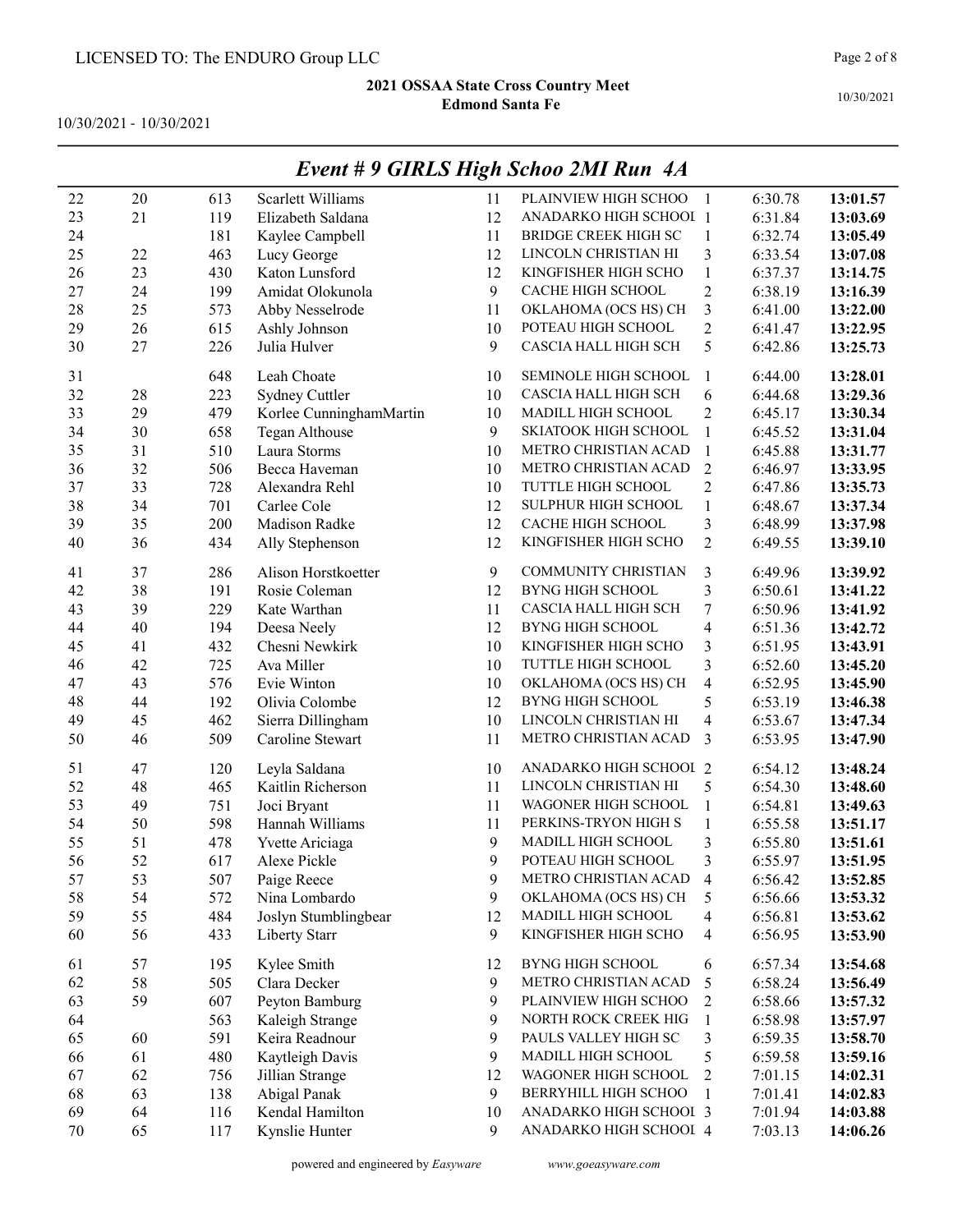10/30/2021 - 10/30/2021

|         |     |     |                         | o  |                               |                          |         |          |
|---------|-----|-----|-------------------------|----|-------------------------------|--------------------------|---------|----------|
| 71      | 66  | 431 | Jacee Mueggenborg       | 12 | KINGFISHER HIGH SCHO          | 5                        | 7:03.59 | 14:07.19 |
| 72      | 67  | 596 | Arrianna Coyner         | 12 | PERKINS-TRYON HIGH S          | $\overline{c}$           | 7:04.19 | 14:08.38 |
| 73      | 68  | 707 | Daityn Webb             | 11 | <b>SULPHUR HIGH SCHOOL</b>    | $\overline{c}$           | 7:04.35 | 14:08.71 |
| 74      | 69  | 611 | <b>Chasity Pruitt</b>   | 9  | PLAINVIEW HIGH SCHOO          | $\overline{\mathbf{3}}$  | 7:04.85 | 14:09.70 |
| 75      | 70  | 464 | Kate Posey              | 10 | LINCOLN CHRISTIAN HI          | 6                        | 7:05.17 | 14:10.34 |
| 76      | 71  | 193 | Kaylee Deangelis        | 12 | <b>BYNG HIGH SCHOOL</b>       | 7                        | 7:05.35 | 14:10.70 |
| $77 \,$ |     | 351 | Sophie Ellis            | 11 | FT GIBSON HIGH SCHOO          | $\mathbf{1}$             | 7:06.10 | 14:12.20 |
| 78      | 72  | 429 | Emmy Lunsford           | 10 | KINGFISHER HIGH SCHO          | 6                        | 7:06.62 | 14:13.25 |
| 79      | 73  | 574 | Abby Webb               | 10 | OKLAHOMA (OCS HS) CH          | 6                        | 7:06.92 | 14:13.85 |
| 80      | 74  | 614 | Mackenzie Chavez        | 12 | POTEAU HIGH SCHOOL            | 4                        | 7:07.26 | 14:14.52 |
| 81      | 75  | 570 | Elizabeth Brooks        | 12 | OKLAHOMA (OCS HS) CH          | 7                        | 7:07.53 | 14:15.06 |
| 82      | 76  | 173 | Hope Rhoads             | 11 | <b>BLANCHARD HIGH SCHOC 1</b> |                          | 7:08.22 | 14:16.45 |
| 83      | 77  | 287 | <b>Bethany Jeffries</b> | 10 | COMMUNITY CHRISTIAN           | 4                        | 7:10.54 | 14:21.09 |
| 84      |     | 180 | Mattie Adams            | 11 | BRIDGE CREEK HIGH SC          | $\overline{c}$           | 7:11.58 | 14:23.17 |
| 85      | 78  | 757 | Maggie Wheeler          | 10 | WAGONER HIGH SCHOOL           | 3                        | 7:11.86 | 14:23.73 |
| 86      | 79  | 742 | Zoe Stout               | 10 | VERDIGRIS HIGH SCHOO          | $\overline{c}$           | 7:12.15 | 14:24.31 |
| 87      | 80  | 609 | Alli Mcadams            | 12 | PLAINVIEW HIGH SCHOO          | $\overline{4}$           | 7:12.37 | 14:24.75 |
| 88      |     | 485 | Ruby Shasteen           | 10 | MANNFORD HIGH SCHOOI 1        |                          | 7:12.75 | 14:25.50 |
| 89      | 81  | 460 | Breanna Allen           | 10 | LINCOLN CHRISTIAN HI          | 7                        | 7:13.51 | 14:27.02 |
| 90      |     | 383 | Anna Melega             | 12 | HOLLAND HALL HIGH SC          | $\mathbf{1}$             | 7:14.13 | 14:28.26 |
|         |     |     |                         |    |                               |                          |         |          |
| 91      | 82  | 618 | Payton Stover           | 11 | POTEAU HIGH SCHOOL            | 5                        | 7:14.26 | 14:28.52 |
| 92      | 83  | 121 | Carmalita Smith         | 12 | ANADARKO HIGH SCHOOL 5        |                          | 7:14.82 | 14:29.65 |
| 93      | 84  | 593 | Kinley Anglin           | 10 | PERKINS-TRYON HIGH S          | 3                        | 7:15.06 | 14:30.13 |
| 94      |     | 301 | Toni Leverich           | 12 | <b>CUSHING HIGH SCHOOL</b>    | $\overline{c}$           | 7:15.89 | 14:31.79 |
| 95      | 85  | 482 | Nathali Ibarra          | 12 | MADILL HIGH SCHOOL            | 6                        | 7:16.11 | 14:32.23 |
| 96      |     | 649 | Gloria Deatherage       | 10 | SEMINOLE HIGH SCHOOL          | $\overline{c}$           | 7:17.41 | 14:34.82 |
| 97      | 86  | 481 | Kaia Henry              | 9  | MADILL HIGH SCHOOL            | $\sqrt{ }$               | 7:19.20 | 14:38.41 |
| 98      | 87  | 595 | Jaelin Cox              | 10 | PERKINS-TRYON HIGH S          | $\overline{\mathcal{A}}$ | 7:19.49 | 14:38.98 |
| 99      |     | 384 | Ava Ohara               | 12 | HOLLAND HALL HIGH SC          | $\overline{c}$           | 7:19.66 | 14:39.32 |
| 100     | 88  | 754 | Mia Harris              | 9  | WAGONER HIGH SCHOOL           | $\overline{\mathbf{4}}$  | 7:20.90 | 14:41.81 |
| 101     | 89  | 661 | Ashley Myers            | 12 | SKIATOOK HIGH SCHOOL          | 2                        | 7:22.63 | 14:45.27 |
| 102     | 90  | 171 | Alex Price              | 9  | <b>BLANCHARD HIGH SCHOC 2</b> |                          | 7:23.03 | 14:46.06 |
| 103     | 91  | 662 | Jessica Myers           | 9  | SKIATOOK HIGH SCHOOL          | 3                        | 7:23.60 | 14:47.21 |
| 104     | 92  | 599 | Karmyn Windiate         | 11 | PERKINS-TRYON HIGH S          | 5                        | 7:24.22 | 14:48.44 |
| 105     | 93  | 428 | Zaylynn Lopez           | 10 | KINGFISHER HIGH SCHO          | 7                        | 7:24.66 | 14:49.33 |
| 106     |     | 469 | Mollee Thilges          | 12 | LOCUST GROVE HIGH SC          | 1                        | 7:24.95 | 14:49.91 |
| 107     | 94  | 739 | Abigail Bell            | 12 | VERDIGRIS HIGH SCHOO          | 3                        | 7:25.46 | 14:50.92 |
| 108     | 95  | 706 | Abby Salters            | 11 | SULPHUR HIGH SCHOOL           | 3                        | 7:25.94 | 14:51.88 |
| 109     | 96  | 508 | Linden Row              | 9  | METRO CHRISTIAN ACAD          | 6                        | 7:26.61 | 14:53.23 |
| 110     | 97  | 741 | Kristin Stanelle        | 12 | VERDIGRIS HIGH SCHOO          | 4                        | 7:27.69 | 14:55.39 |
| 111     | 98  | 172 | <b>Ashley Ramirez</b>   | 11 | BLANCHARD HIGH SCHOC 3        |                          | 7:28.87 | 14:57.74 |
| 112     | 99  | 737 | <b>Riley Abel</b>       | 10 | VERDIGRIS HIGH SCHOO          | 5                        | 7:29.03 | 14:58.06 |
| 113     | 100 | 140 | Miley Simpson           | 9  | BERRYHILL HIGH SCHOO          | $\overline{c}$           | 7:29.17 | 14:58.34 |
| 114     |     | 143 | Tabitha Sparks          | 11 | BETHANY HIGH SCHOOL           | $\mathbf{1}$             | 7:29.50 | 14:59.01 |
| 115     | 101 | 136 | <b>Trinity Hamilton</b> | 9  | BERRYHILL HIGH SCHOO          | $\mathfrak{Z}$           | 7:30.70 | 15:01.40 |
| 116     | 102 | 755 | Presley Miller          | 12 | WAGONER HIGH SCHOOL           | 5                        | 7:30.91 | 15:01.82 |
| 117     | 103 | 169 | Annet Nunez             | 11 | BLANCHARD HIGH SCHOC 4        |                          | 7:31.06 | 15:02.12 |
| 118     | 104 | 619 | Maura Tecla             | 12 | POTEAU HIGH SCHOOL            | 6                        | 7:31.41 | 15:02.82 |
| 119     | 105 | 702 | Leslie Nieves           | 11 | SULPHUR HIGH SCHOOL           | 4                        | 7:31.72 | 15:03.45 |
|         |     |     |                         |    |                               |                          |         |          |

### Event # 9 GIRLS High Schoo 2MI Run 4A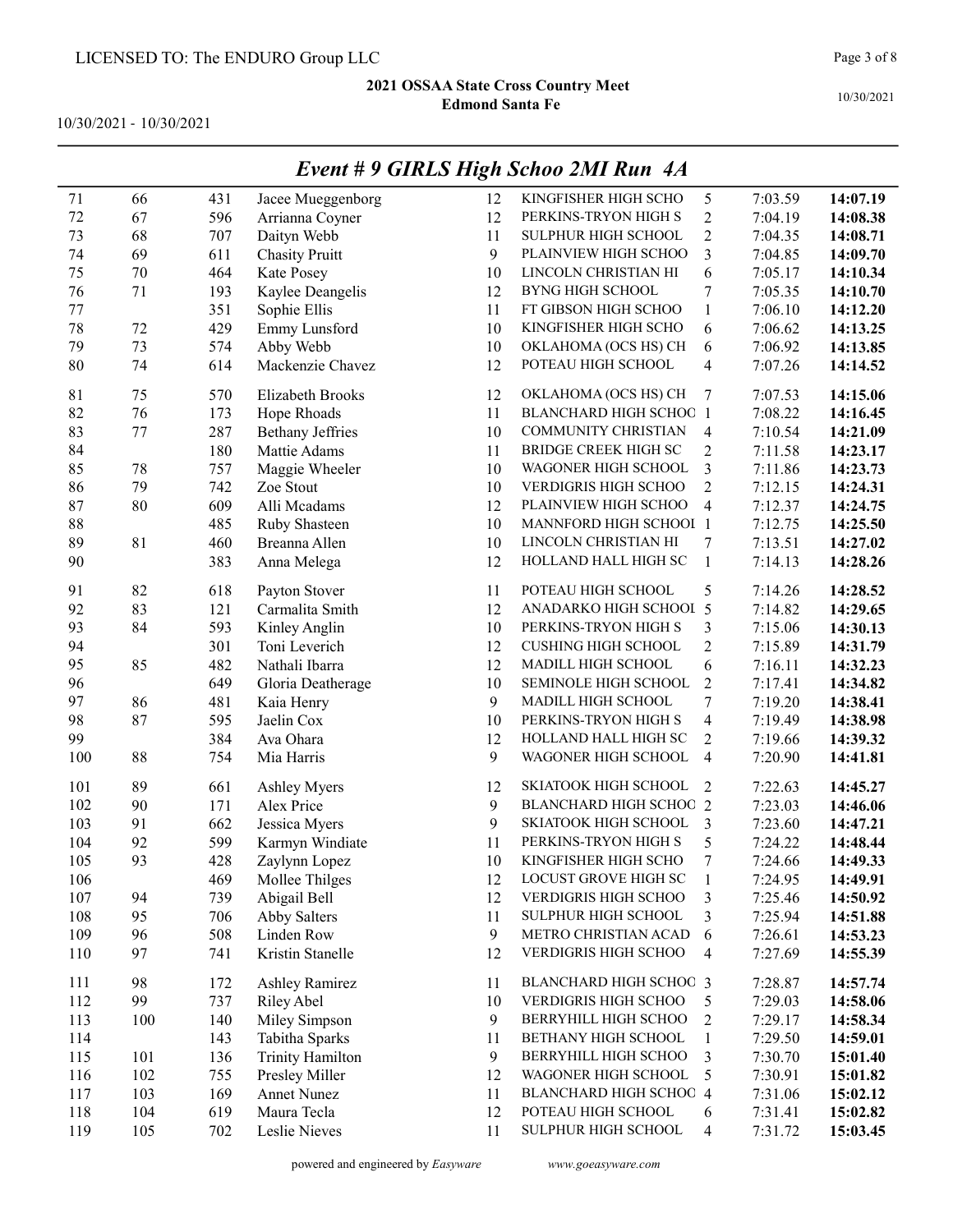10/30/2021 - 10/30/2021

| 120 |     | 243  | <b>Brooke King</b>    | 9  | CHICKASHA HIGH SCHOO 1     |                         | 7:32.11  | 15:04.22 |
|-----|-----|------|-----------------------|----|----------------------------|-------------------------|----------|----------|
| 121 | 106 | 705  | Alma Riosugalde       | 9  | SULPHUR HIGH SCHOOL        | 5                       | 7:32.27  | 15:04.55 |
| 122 | 107 | 142  | Victoria Wood         | 11 | BERRYHILL HIGH SCHOO       | $\overline{\mathbf{4}}$ | 7:32.43  | 15:04.86 |
| 123 | 108 | 587  | Kimberly Diaz         | 11 | PAULS VALLEY HIGH SC       | 4                       | 7:32.98  | 15:05.97 |
| 124 | 109 | 740  | <b>Trinity Ross</b>   | 12 | VERDIGRIS HIGH SCHOO       | 6                       | 7:33.32  | 15:06.64 |
| 125 | 110 | 620  | Shelby Zink           | 12 | POTEAU HIGH SCHOOL         | 7                       | 7:34.97  | 15:09.95 |
| 126 | 111 | 704  | Hannah Priest         | 11 | SULPHUR HIGH SCHOOL        | 6                       | 7:35.68  | 15:11.36 |
| 127 | 112 | 608  | Autum Coenen          | 9  | PLAINVIEW HIGH SCHOO       | 5                       | 7:35.82  | 15:11.65 |
| 128 |     | 500  | Elizabeth Maxwell     | 10 | MCLOUD HIGH SCHOOL         | $\,1$                   | 7:35.97  | 15:11.95 |
| 129 | 113 | 137  | Delilah Mcguirk       | 9  | BERRYHILL HIGH SCHOO       | 5                       | 7:36.12  | 15:12.25 |
| 130 |     | 501  | <b>Trinity Reyes</b>  | 9  | MCLOUD HIGH SCHOOL         | $\mathbf{2}$            | 7:36.28  | 15:12.56 |
| 131 | 114 | 586  | Kaylee Clark          | 12 | PAULS VALLEY HIGH SC       | 5                       | 7:37.60  | 15:15.21 |
| 132 |     | 299  | Morgan Franklin       | 10 | <b>CUSHING HIGH SCHOOL</b> | 3                       | 7:39.23  | 15:18.46 |
| 133 | 115 | 612  | Savannah Sauer        | 12 | PLAINVIEW HIGH SCHOO       | 6                       | 7:40.07  | 15:20.15 |
| 134 | 116 | 141  | Rhiauna Switzer       | 9  | BERRYHILL HIGH SCHOO       | 6                       | 7:40.72  | 15:21.44 |
| 135 | 117 | 168  | Ryen Meneffee         | 9  | BLANCHARD HIGH SCHOC 5     |                         | 7:42.20  | 15:24.40 |
| 136 | 118 | 590  | Kadie Miranda         | 11 | PAULS VALLEY HIGH SC       | 6                       | 7:43.07  | 15:26.15 |
| 137 | 119 | 589  | Harlee Jones          | 12 | PAULS VALLEY HIGH SC       | 7                       | 7:44.22  | 15:28.45 |
| 138 | 120 | 197  | Kristin Keys          | 10 | CACHE HIGH SCHOOL          | 4                       | 7:45.00  | 15:30.00 |
| 139 |     | 715  | Harper Stone          | 9  | TECUMSEH HIGH SCHOOL 1     |                         | 7:45.19  | 15:30.39 |
| 140 | 121 | 118  | Lauren Johanntoberns  | 11 | ANADARKO HIGH SCHOOL 6     |                         | 7:46.35  | 15:32.71 |
| 141 | 122 | 139  | Sherlyn Ramirez       | 9  | BERRYHILL HIGH SCHOO       | 7                       | 7:48.55  | 15:37.10 |
| 142 | 123 | 202  | Emily Thornton        | 10 | CACHE HIGH SCHOOL          | 5                       | 7:49.62  | 15:39.24 |
| 143 | 124 | 290  | Hope Taylor           | 12 | COMMUNITY CHRISTIAN        | 5                       | 7:50.50  | 15:41.00 |
| 144 | 125 | 752  | Elizabeth Cantrell    | 12 | WAGONER HIGH SCHOOL        | 6                       | 7:51.67  | 15:43.35 |
| 145 | 126 | 727  | Luce Perales          | 9  | TUTTLE HIGH SCHOOL         | 4                       | 7:52.06  | 15:44.12 |
| 146 | 127 | 597  | <b>Emmerson Hurst</b> | 10 | PERKINS-TRYON HIGH S       | 6                       | 7:52.69  | 15:45.39 |
| 147 | 128 | 724  | Abby Bolster          | 12 | TUTTLE HIGH SCHOOL         | 5                       | 7:53.34  | 15:46.69 |
| 148 | 129 | 664  | Faith Walker          | 11 | SKIATOOK HIGH SCHOOL       | $\overline{\mathbf{4}}$ | 7:53.50  | 15:47.00 |
| 149 | 130 | 703  | Lacy Peters           | 9  | SULPHUR HIGH SCHOOL        | 7                       | 7:53.71  | 15:47.42 |
| 150 | 131 | 115  | Calli Connally        | 11 | ANADARKO HIGH SCHOOL 7     |                         | 7:56.22  | 15:52.44 |
| 151 | 132 | 201  | Lily Robinson         | 12 | CACHE HIGH SCHOOL          | 6                       | 7:57.30  | 15:54.61 |
| 152 | 133 | 723  | Ciera Williams        | 10 | TUTTLE HIGH SCHOOL         | 6                       | 7:58.90  | 15:57.80 |
| 153 | 134 | 663  | Nicole Snively        | 11 | SKIATOOK HIGH SCHOOL       | 5                       | 7:59.81  | 15:59.63 |
| 154 | 135 | 167  | Sparrow Bailey        | 9  | BLANCHARD HIGH SCHOC 6     |                         | 8:04.09  | 16:08.19 |
| 155 |     | 368  | Cadence Lawson        | 12 | HARRAH HIGH SCHOOL         | 1                       | 8:04.77  | 16:09.55 |
| 156 | 136 | 170  | Abby Price            | 10 | BLANCHARD HIGH SCHOC 7     |                         | 8:07.34  | 16:14.68 |
| 157 | 137 | 288  | Mary Mcclung          | 10 | COMMUNITY CHRISTIAN        | 6                       | 8:10.30  | 16:20.61 |
| 158 | 138 | 726  | Alma Perales          | 11 | TUTTLE HIGH SCHOOL         | 7                       | 8:11.48  | 16:22.96 |
| 159 | 139 | 196  | Isabel Glenn          | 10 | CACHE HIGH SCHOOL          | 7                       | 8:12.54  | 16:25.08 |
| 160 | 140 | 594  | Rachel Burns          | 11 | PERKINS-TRYON HIGH S       | 7                       | 8:12.76  | 16:25.53 |
| 161 | 141 | 753  | Serenity Eaton        | 11 | WAGONER HIGH SCHOOL        | 7                       | 8:12.96  | 16:25.93 |
| 162 | 142 | 743  | Courtney Wickham      | 11 | VERDIGRIS HIGH SCHOO       | $\boldsymbol{7}$        | 8:13.15  | 16:26.30 |
| 163 | 143 | 610  | Lyanna Minhinnett     | 9  | PLAINVIEW HIGH SCHOO       | 7                       | 8:38.40  | 17:16.81 |
| 164 | 144 | 659  | Nevaeh Bowman         | 12 | SKIATOOK HIGH SCHOOL       | 6                       | 9:11.33  | 18:22.67 |
| 165 | 145 | 1531 | Brianna Hidman        | 9  | SKIATOOK HIGH SCHOOL       | 7                       | 10:24.76 | 20:49.53 |

# Event # 9 GIRLS High Schoo 2MI Run 4A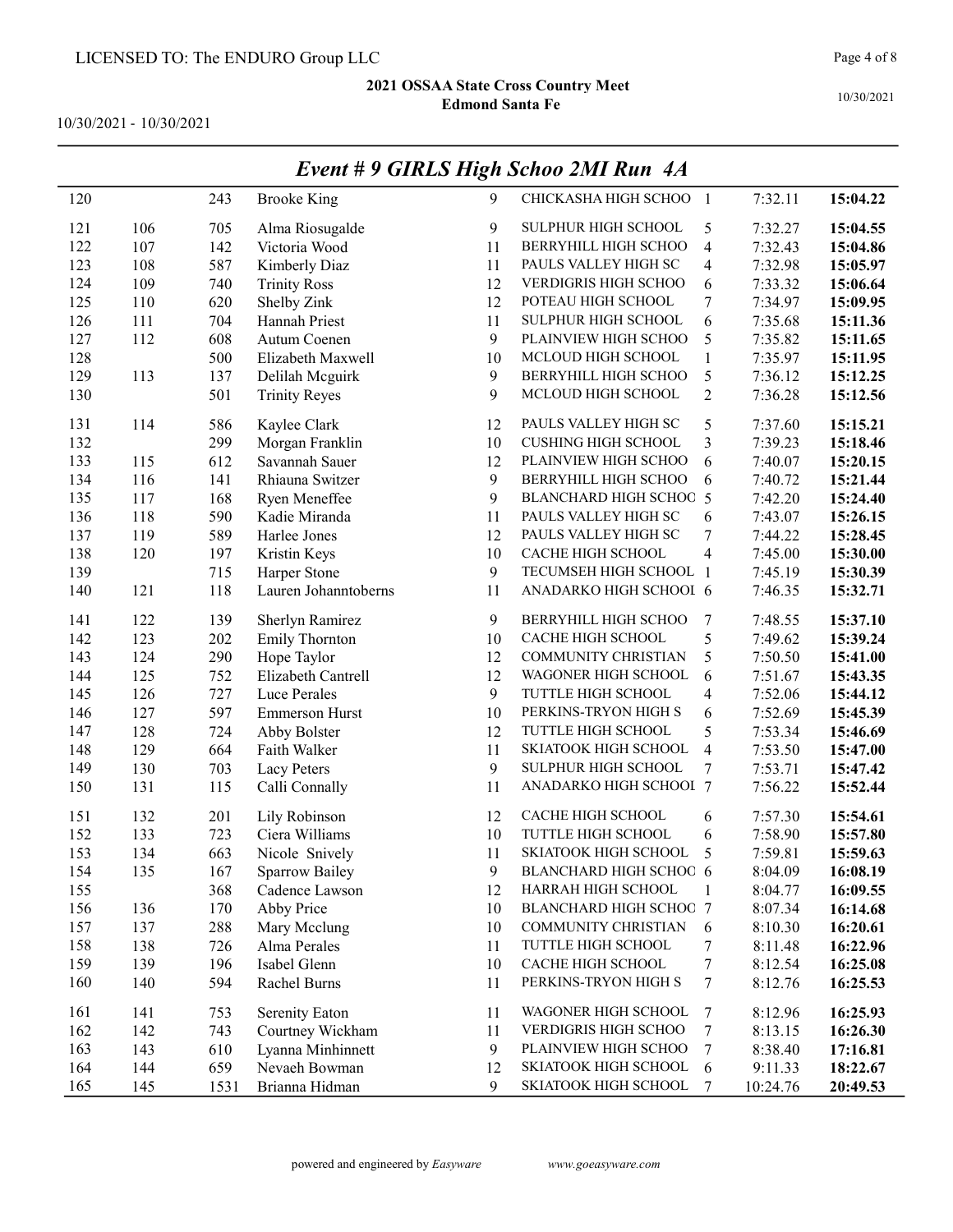10/30/2021

10/30/2021 - 10/30/2021

|                         |                               |              |                              | Event # 10 BOYS High Schoo Run 4A  |                                              | TOP <sub>5</sub> | TOP <sub>5</sub>           | TOP <sub>5</sub>   | TOP <sub>5</sub>     |
|-------------------------|-------------------------------|--------------|------------------------------|------------------------------------|----------------------------------------------|------------------|----------------------------|--------------------|----------------------|
| <b>PLACE</b>            |                               | <b>TEAM</b>  | <b>SCORE</b>                 | <b>SCORERS</b>                     | <b>DISPLACERS</b>                            | <b>TOTAL</b>     | <b>AVG/MI</b>              | <b>AVG</b>         | <b>SPLIT</b>         |
| $\mathbf{1}$            | CACHE HIGH SCHOOL             |              | 70                           | $2 - 6 - 9 - 12 - 41$              | 76-86                                        | 1:25:42          | 7:03.58                    | 17:08.42           | 2:10                 |
| 2                       | LINCOLN CHRISTIAN HI          |              | 79                           | $1-13-16-19-30$                    | 33-42                                        | 1:26:33          | 6:31.71                    | 17:18.63           | 2:13                 |
| 3                       | OKLAHOMA (OCS HS) CH          |              | 79                           | $3 - 5 - 11 - 24 - 36$             | $44-63$                                      | 1:26:34          | 6:39.04                    | 17:18.89           | 1:42                 |
| 4                       | <b>BYNG HIGH SCHOOL</b>       |              | 154                          | 7-15-26-34-72                      | 100-122                                      | 1:29:40          | 6:39.38                    | 17:55.94           | 2:09                 |
| 5                       | METRO CHRISTIAN ACAD          |              | 198                          | 8-31-48-50-61                      | 64-97                                        | 1:31:12          | 6:52.29                    | 18:14.34           | 1:50                 |
| 6                       | PLAINVIEW HIGH SCHOO          |              | 265                          | 27-29-53-77-79                     | 88-90                                        | 1:33:37          | 7:04.49                    | 18:43.44           | 1:25                 |
| 7                       | POTEAU HIGH SCHOOL            |              | 269                          | 17-23-60-78-91                     | 102-103                                      | 1:33:31          | 6:51.54                    | 18:42.19           | 2:11                 |
| 8                       | ELK CITY HIGH SCHOOL          |              | 272                          | 20-28-40-73-111                    | 124-142                                      | 1:33:51          | 3:45.22                    | 18:46.11           | 2:40                 |
| 9                       | COMMUNITY CHRISTIAN           |              | 286                          | 22-39-43-84-98                     | 114-123                                      | 1:34:06          | 6:54.61                    | 18:49.29           | 2:04                 |
| 10                      | SEMINOLE HIGH SCHOOL          |              | 308                          | 38-45-57-74-94                     | 121-147                                      | 1:34:40          | 3:47.18                    | 18:55.90           | 1:30                 |
| 11                      | <b>BLANCHARD HIGH SCHOO</b>   |              | 322                          | 21-49-68-83-101                    | 110-113                                      | 1:35:03          | 7:26.67                    | 19:00.65           | 2:08                 |
| 12                      | HOLLAND HALL HIGH SC          |              | 332                          | 4-62-67-95-104                     | 116-132                                      | 1:34:36          | 3:47.03                    | 18:55.17           | 3:35                 |
| 13                      | CASCIA HALL HIGH SCH          |              | 335                          | 51-54-69-80-81                     | 87-120                                       | 1:35:26          | 6:25.51                    | 19:05.19           | 0:52                 |
| 14                      | ANADARKO HIGH SCHOOL          |              | 336                          | 18-46-65-92-115                    | 131-143                                      | 1:35:48          | 6:57.17                    | 19:09.53           | 2:58                 |
| 15                      | <b>BETHANY HIGH SCHOOL</b>    |              | 341                          | 32-35-70-99-105                    | 107-117                                      | 1:35:39          | 3:49.55                    | 19:07.79           | 2:00                 |
| 16                      | MANNFORD HIGH SCHOOL          |              | 353                          | 14-55-59-85-140                    | 141-144                                      | 1:36:43          | 3:52.12                    | 19:20.61           | 4:58                 |
| 17                      | <b>CUSHING HIGH SCHOOL</b>    |              | 407                          | 47-66-89-93-112                    | 128-138                                      | 1:37:36          | 3:54.22                    | 19:31.10           | 1:54                 |
| 18                      | SULPHUR HIGH SCHOOL           |              | 425                          | 58-71-82-96-118                    | 129-130                                      | 1:38:14          | 7:16.59                    | 19:38.81           | 1:59                 |
| 19                      | <b>BRIDGE CREEK HIGH SC</b>   |              | 435                          | 37-75-106-108-109                  | 119-125                                      | 1:38:38          | 3:56.71                    | 19:43.55           | 2:06                 |
| 20                      | BERRYHILL HIGH SCHOO          |              | 463                          |                                    | 134-146                                      | 1:40:24          | 7:25.96                    |                    | 3:44                 |
| 21                      | PERKINS-TRYON HIGH S          |              | 474                          | 25-52-126-127-133                  |                                              |                  |                            | 20:04.88           | 4:57                 |
|                         | <b>OVERALL SCORE</b>          | <b>BIB</b>   |                              | 10-56-135-136-137                  | 139-145                                      | 1:41:42          | 7:11.71<br><b>PLACE ON</b> | 20:20.35           |                      |
| <b>PLACE</b>            | <b>PLACE</b>                  | <b>NUM</b>   | <b>NAME</b>                  | <b>AGE</b><br><b>GRADE</b>         | <b>TEAM</b>                                  |                  | <b>TEAM</b>                | <b>AVG/MI</b>      | <b>TIME</b>          |
| $\mathbf{1}$            |                               | 1092         | Ryan Mclaughlin              | 12                                 | HARDING CHARTER PREP                         |                  | -1                         | 3:08.40            | 15:42.01             |
| $\overline{c}$          | $\mathbf{1}$                  | 1188         | Andrew Smithwick             | 11                                 | LINCOLN CHRISTIAN HI                         |                  | 1                          | 3:10.79            | 15:53.97             |
| $\overline{3}$          | $\overline{c}$                | 903          | Damien Williams              | 12                                 | CACHE HIGH SCHOOL                            |                  | $\mathbf{1}$               | 3:14.26            | 16:11.32             |
| $\overline{\mathbf{4}}$ | 3                             | 1297         | Ethan Stovall                | 11                                 | OKLAHOMA (OCS HS) CH<br>HOLLAND HALL HIGH SC |                  | $\mathbf{1}$               | 3:18.35            | 16:31.77             |
| 5<br>6                  | $\overline{\mathcal{A}}$<br>5 | 1116<br>1296 | Ike Walker<br>Jack Ray       | 12<br>11                           | OKLAHOMA (OCS HS) CH                         |                  | 1<br>2                     | 3:18.61<br>3:21.43 | 16:33.05<br>16:47.19 |
| 7                       | 6                             | 898          | Matthew Brue                 | 12                                 | CACHE HIGH SCHOOL                            |                  | $\mathbf{2}$               | 3:23.32            | 16:56.64             |
| $\,$ $\,$               | $\boldsymbol{7}$              | 897          | Kade Streater                | 12                                 | <b>BYNG HIGH SCHOOL</b>                      |                  | 1                          | 3:24.12            | 17:00.63             |
| 9                       | $\,$ $\,$                     | 1247         | Carson Smith                 | 12                                 | METRO CHRISTIAN ACAD                         |                  | 1                          | 3:24.25            | 17:01.25             |
| 10                      | 9                             | 904          | Zachary Williams             | 9                                  | CACHE HIGH SCHOOL                            |                  | 3                          | 3:24.72            | 17:03.61             |
| 11                      |                               | 1284         | Jordan Coody                 | 11                                 | NORTH ROCK CREEK HIG                         |                  | 1                          | 3:24.97            | 17:04.88             |
| 12                      | 10                            | 1318         | Corbin Galt                  | 10                                 | PERKINS-TRYON HIGH S                         |                  | $\mathbf{1}$               | 3:25.08            | 17:05.43             |
| 13                      | 11                            | 1295         | Dylan Jones                  | 11                                 | OKLAHOMA (OCS HS) CH                         |                  | 3                          | 3:25.39            | 17:06.99             |
| 14                      | 12                            | 902          | Anthony Radke                | 11                                 | CACHE HIGH SCHOOL                            |                  | 4                          | 3:25.71            | 17:08.55             |
| 15                      | 13                            | 1183         | Jaxson Brooks                | 11                                 | LINCOLN CHRISTIAN HI                         |                  | 2                          | 3:27.02            | 17:15.13             |
| 16                      | 14                            | 1211         | Lydon Swafford               | 11                                 | MANNFORD HIGH SCHOOI 1                       |                  |                            | 3:27.46            | 17:17.32             |
| 17                      | 15                            | 892          | Harley Cobb                  | 12                                 | <b>BYNG HIGH SCHOOL</b>                      |                  | 2                          | 3:27.56            | 17:17.83             |
| 18                      |                               | 1479         | Jacoby Welsh                 | 10                                 | WEATHERFORD HIGH SCH 1                       |                  |                            | 3:27.64            | 17:18.20             |
| 19<br>$20\,$            | 16<br>17                      | 1187<br>1347 | Ethan Martin<br>Stihl Snyder | 12<br>11                           | LINCOLN CHRISTIAN HI<br>POTEAU HIGH SCHOOL   |                  | 3                          | 3:30.03<br>3:30.86 | 17:30.17             |
|                         |                               |              |                              |                                    |                                              |                  | $\mathbf{1}$               |                    | 17:34.32             |
| 21                      | 18                            | 807          | Alex Pebeahsy                | 10                                 | ANADARKO HIGH SCHOOL 1                       |                  |                            | 3:32.76            | 17:43.80             |
|                         |                               |              |                              | powered and engineered by Easyware | www.goeasyware.com                           |                  |                            |                    |                      |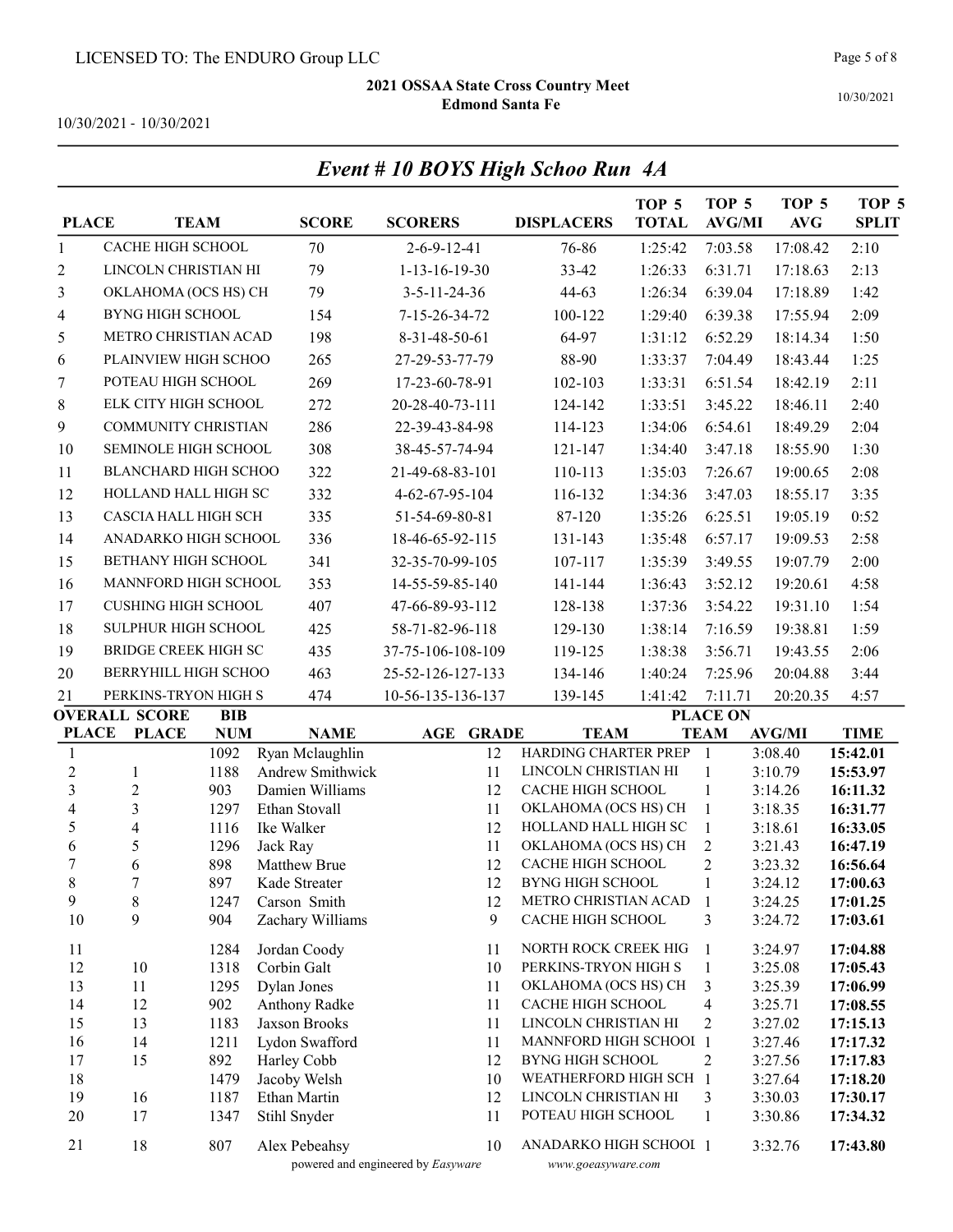10/30/2021 - 10/30/2021

|    |    |      |                         |    | Event # 10 BOYS High Schoo Run 4A |                         |         |          |
|----|----|------|-------------------------|----|-----------------------------------|-------------------------|---------|----------|
| 22 | 19 | 1185 | Asher Harris            | 12 | LINCOLN CHRISTIAN HI              | 4                       | 3:33.32 | 17:46.61 |
| 23 | 20 | 1061 | Jack Morgan             | 10 | ELK CITY HIGH SCHOOL              | 1                       | 3:33.37 | 17:46.87 |
| 24 | 21 | 858  | Davis Vittitow          | 10 | <b>BLANCHARD HIGH SCHOC 1</b>     |                         | 3:33.78 | 17:48.92 |
| 25 | 22 | 984  | Carter Craig            | 12 | COMMUNITY CHRISTIAN               | $\mathbf{1}$            | 3:34.30 | 17:51.52 |
| 26 | 23 | 1343 | Ramiro Lucero           | 10 | POTEAU HIGH SCHOOL                | $\overline{2}$          | 3:34.60 | 17:53.01 |
| 27 | 24 | 1298 | Tj Vaughn               | 11 | OKLAHOMA (OCS HS) CH              | 4                       | 3:34.89 | 17:54.49 |
| 28 |    | 1066 | Cooper Glasgow          | 10 | FT GIBSON HIGH SCHOO              | $\mathbf{1}$            | 3:35.39 | 17:56.97 |
| 29 | 25 | 820  | Mason Bickle            | 12 | <b>BERRYHILL HIGH SCHOO</b>       | $\,1$                   | 3:35.50 | 17:57.54 |
| 30 | 26 | 893  | Lawrence Coleman        | 11 | <b>BYNG HIGH SCHOOL</b>           | 3                       | 3:35.56 | 17:57.82 |
| 31 |    | 1158 | Connor Hine             | 12 | KINGFISHER HIGH SCHO              | 1                       | 3:35.63 | 17:58.15 |
| 32 | 27 | 1332 | Jonathan Garcia         | 9  | PLAINVIEW HIGH SCHOO              | $\mathbf{1}$            | 3:36.34 | 18:01.70 |
| 33 | 28 | 1059 | Lane Hargrove           | 12 | ELK CITY HIGH SCHOOL              | $\overline{c}$          | 3:36.46 | 18:02.32 |
| 34 | 29 | 1334 | Trevor Honeycutt        | 12 | PLAINVIEW HIGH SCHOO              | $\overline{2}$          | 3:37.14 | 18:05.70 |
| 35 | 30 | 1189 | Tyler Stine             | 11 | LINCOLN CHRISTIAN HI              | 5                       | 3:37.46 | 18:07.31 |
| 36 | 31 | 1246 | Owen Schwerdtfeger      | 9  | METRO CHRISTIAN ACAD              | $\overline{2}$          | 3:37.58 | 18:07.92 |
| 37 | 32 | 831  | Mason Wyett             | 10 | BETHANY HIGH SCHOOL               | $\mathbf{1}$            | 3:37.95 | 18:09.79 |
| 38 | 33 | 1186 | Ben Himaya              | 12 | LINCOLN CHRISTIAN HI              | 6                       | 3:38.34 | 18:11.74 |
| 39 | 34 | 894  | Alex Herrera            | 10 | <b>BYNG HIGH SCHOOL</b>           | 4                       | 3:38.63 | 18:13.16 |
| 40 | 35 | 828  | Cole Powell             | 10 | BETHANY HIGH SCHOOL               | $\overline{2}$          | 3:38.71 | 18:13.59 |
| 41 | 36 | 1293 | Gavin Ciesla            | 11 | OKLAHOMA (OCS HS) CH              | 5                       | 3:38.80 | 18:14.03 |
| 42 | 37 | 878  | Jaden Rodriguez         | 10 | <b>BRIDGE CREEK HIGH SC</b>       | $\mathbf{1}$            | 3:39.59 | 18:17.99 |
| 43 | 38 | 1390 | Riley Khalil            | 12 | SEMINOLE HIGH SCHOOL              | $\mathbf{1}$            | 3:39.78 | 18:18.93 |
| 44 | 39 | 985  | Levi Haynes             | 9  | COMMUNITY CHRISTIAN               | $\overline{2}$          | 3:40.10 | 18:20.51 |
| 45 | 40 | 1057 | <b>Ethan Banks</b>      | 11 | ELK CITY HIGH SCHOOL              | $\overline{\mathbf{3}}$ | 3:40.33 | 18:21.65 |
| 46 | 41 | 901  | Christian Muniz         | 10 | CACHE HIGH SCHOOL                 | 5                       | 3:40.39 | 18:21.99 |
| 47 | 42 | 1184 | Lukas Bury              | 10 | LINCOLN CHRISTIAN HI              | 7                       | 3:40.51 | 18:22.59 |
| 48 | 43 | 988  | Noah Robinson           | 10 | COMMUNITY CHRISTIAN               | 3                       | 3:40.80 | 18:24.03 |
| 49 | 44 | 1292 | Logan Austin            | 9  | OKLAHOMA (OCS HS) CH              | 6                       | 3:41.78 | 18:28.90 |
| 50 | 45 | 1388 | Josh Armstrong          | 10 | SEMINOLE HIGH SCHOOL              | $\overline{2}$          | 3:41.99 | 18:29.96 |
| 51 |    | 973  | Kyler Kauk              | 12 | CLEVELAND HIGH SCHOO 1            |                         | 3:42.20 | 18:31.04 |
| 52 | 46 | 802  | Xzavier Cozad           | 12 | ANADARKO HIGH SCHOOI 2            |                         | 3:42.55 | 18:32.78 |
| 53 | 47 | 1005 | Ethan Hilbert           | 12 | <b>CUSHING HIGH SCHOOL</b>        | 1                       | 3:42.78 | 18:33.90 |
| 54 | 48 | 1248 | JP Trook                | 12 | METRO CHRISTIAN ACAD              | 3                       | 3:42.83 | 18:34.18 |
| 55 | 49 | 853  | Grant Elam              | 12 | <b>BLANCHARD HIGH SCHOO 2</b>     |                         | 3:42.94 | 18:34.73 |
| 56 | 50 | 1244 | Luke Griesemer          | 12 | METRO CHRISTIAN ACAD              | $\overline{4}$          | 3:43.31 | 18:36.56 |
| 57 | 51 | 931  | Forrest Sipes           | 12 | CASCIA HALL HIGH SCH              | 1                       | 3:43.38 | 18:36.94 |
| 58 | 52 | 823  | <b>Boston Weinstock</b> | 11 | BERRYHILL HIGH SCHOO              | 2                       | 3:43.47 | 18:37.37 |
| 59 | 53 | 1336 | Ethan Lollman           | 12 | PLAINVIEW HIGH SCHOO              | 3                       | 3:43.65 | 18:38.26 |
| 60 |    | 1477 | Alberto Arrieta         | 12 | WEATHERFORD HIGH SCH 2            |                         | 3:43.74 | 18:38.73 |
| 61 |    | 1462 | James Coward            | 11 | WAGONER HIGH SCHOOL               | 1                       | 3:44.20 | 18:41.04 |
| 62 | 54 | 926  | Jack Farrell            | 9  | CASCIA HALL HIGH SCH              | $\overline{2}$          | 3:44.40 | 18:42.03 |
| 63 | 55 | 1209 | Phillip Owens           | 12 | MANNFORD HIGH SCHOOI 2            |                         | 3:44.77 | 18:43.89 |
| 64 | 56 | 1321 | Kade Moorman            | 12 | PERKINS-TRYON HIGH S              | 2                       | 3:44.83 | 18:44.17 |
| 65 |    | 1204 | Anthony Sanchez         | 12 | MADILL HIGH SCHOOL                | 1                       | 3:45.57 | 18:47.85 |
| 66 | 57 | 1393 | Yuro Sewell             | 10 | SEMINOLE HIGH SCHOOL              | 3                       | 3:45.65 | 18:48.26 |
| 67 |    | 1478 | Joe Bradley             | 9  | WEATHERFORD HIGH SCH 3            |                         | 3:45.87 | 18:49.39 |
| 68 | 58 | 1429 | Halen Pannell           | 10 | SULPHUR HIGH SCHOOL               | 1                       | 3:45.93 | 18:49.68 |
| 69 | 59 | 1212 | Zane Swafford           | 9  | MANNFORD HIGH SCHOOI 3            |                         | 3:46.17 | 18:50.85 |
| 70 | 60 | 1342 | <b>Riley Gastelum</b>   | 12 | POTEAU HIGH SCHOOL                | 3                       | 3:46.22 | 18:51.14 |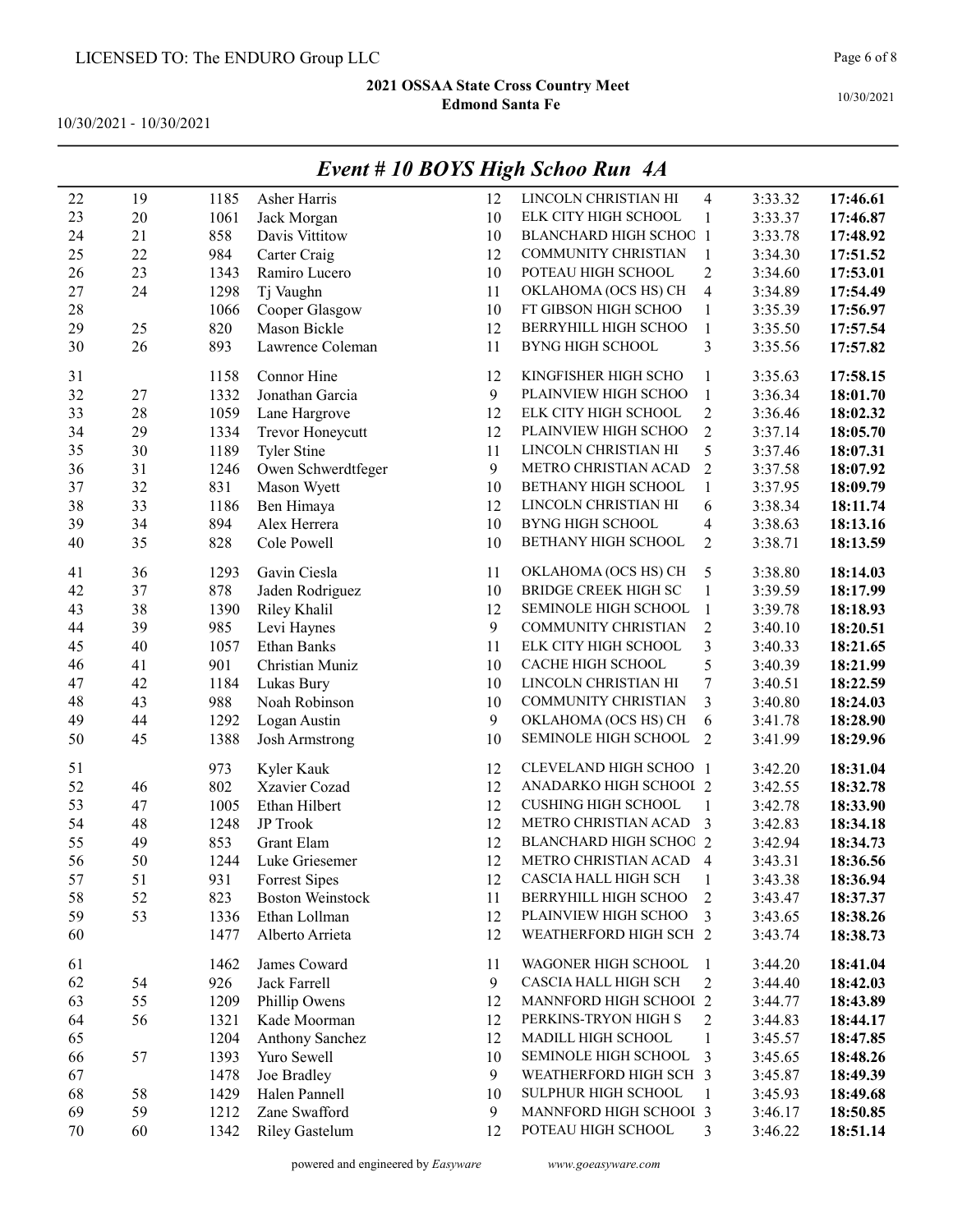10/30/2021 - 10/30/2021

|     |     |      |                        |    | EVENI # IV DUIS FIIGN SCNOO KUN 4A |                          |         |          |
|-----|-----|------|------------------------|----|------------------------------------|--------------------------|---------|----------|
| 71  | 61  | 1242 | <b>Brodie Bradshaw</b> | 11 | METRO CHRISTIAN ACAD               | 5                        | 3:46.36 | 18:51.82 |
| 72  | 62  | 1112 | Oscar Ichinose         | 11 | HOLLAND HALL HIGH SC               | $\overline{2}$           | 3:47.41 | 18:57.07 |
| 73  | 63  | 1294 | Cade Cooper            | 10 | OKLAHOMA (OCS HS) CH               | 7                        | 3:47.69 | 18:58.46 |
| 74  | 64  | 1243 | Xander Dawson          | 9  | METRO CHRISTIAN ACAD               | 6                        | 3:47.79 | 18:58.96 |
| 75  |     | 1227 | Gage Bailey            | 11 | MCLOUD HIGH SCHOOL                 | $\mathbf{1}$             | 3:48.01 | 19:00.09 |
| 76  | 65  | 805  | Michael McCathern      | 12 | ANADARKO HIGH SCHOOL 3             |                          | 3:48.42 | 19:02.13 |
| 77  | 66  | 1006 | Evan Hilbert           | 12 | <b>CUSHING HIGH SCHOOL</b>         | $\overline{2}$           | 3:48.94 | 19:04.70 |
| 78  | 67  | 1114 | Luke Nowlin            | 10 | HOLLAND HALL HIGH SC               | 3                        | 3:49.47 | 19:07.37 |
| 79  | 68  | 857  | Kellen Rutledge        | 10 | <b>BLANCHARD HIGH SCHOC 3</b>      |                          | 3:49.56 | 19:07.82 |
| 80  | 69  | 927  | Mike Lillie            | 11 | CASCIA HALL HIGH SCH               | 3                        | 3:49.70 | 19:08.53 |
| 81  | 70  | 829  | Keegan Ross            | 11 | BETHANY HIGH SCHOOL                | 3                        | 3:49.94 | 19:09.74 |
| 82  | 71  | 1427 | Kaleb Madron           | 9  | SULPHUR HIGH SCHOOL                | $\overline{c}$           | 3:50.00 | 19:10.01 |
| 83  | 72  | 896  | Gage Streater          | 9  | <b>BYNG HIGH SCHOOL</b>            | 5                        | 3:50.05 | 19:10.26 |
| 84  | 73  | 1063 | Jack Thomas            | 9  | ELK CITY HIGH SCHOOL               | 4                        | 3:50.48 | 19:12.42 |
| 85  | 74  | 1391 | Kadin Marshall         | 10 | SEMINOLE HIGH SCHOOL               | 4                        | 3:50.68 | 19:13.40 |
| 86  | 75  | 875  | Aidan Collins          | 10 | <b>BRIDGE CREEK HIGH SC</b>        | $\overline{c}$           | 3:51.57 | 19:17.87 |
| 87  | 76  | 899  | Jayt Drew              | 9  | CACHE HIGH SCHOOL                  | 6                        | 3:52.08 | 19:20.43 |
| 88  |     | 1460 | Julian Harjo           | 10 | TUTTLE HIGH SCHOOL                 | $\mathbf{1}$             | 3:52.35 | 19:21.75 |
| 89  |     | 1307 | Jace Jansen            | 12 | OOLOGAH-TALALA HIGH                | $\mathbf{1}$             | 3:52.61 | 19:23.09 |
| 90  | 77  | 1333 | Jonathan Harris        | 11 | PLAINVIEW HIGH SCHOO               | $\overline{\mathbf{4}}$  | 3:52.82 | 19:24.11 |
| 91  | 78  | 1345 | Andrew Riley           | 11 | POTEAU HIGH SCHOOL                 | 4                        | 3:53.40 | 19:27.01 |
| 92  | 79  | 1335 | Cooper Lewis           | 10 | PLAINVIEW HIGH SCHOO               | 5                        | 3:53.49 | 19:27.47 |
| 93  | 80  | 932  | William Soranno        | 9  | CASCIA HALL HIGH SCH               | $\overline{\mathbf{4}}$  | 3:53.79 | 19:28.98 |
| 94  | 81  | 929  | Rahul Rajesh           | 12 | CASCIA HALL HIGH SCH               | 5                        | 3:53.89 | 19:29.49 |
| 95  | 82  | 1428 | Ruben Osornio          | 12 | SULPHUR HIGH SCHOOL                | $\overline{\mathbf{3}}$  | 3:54.32 | 19:31.61 |
| 96  |     | 1205 | James Valadez          | 9  | MADILL HIGH SCHOOL                 | $\overline{c}$           | 3:54.38 | 19:31.90 |
| 97  |     | 1440 | James Negahnquet       | 11 | TECUMSEH HIGH SCHOOL 1             |                          | 3:54.45 | 19:32.27 |
| 98  | 83  | 859  | Jason Zheng            | 11 | BLANCHARD HIGH SCHOO 4             |                          | 3:54.84 | 19:34.23 |
| 99  | 84  | 987  | Joshua Pantoja         | 11 | COMMUNITY CHRISTIAN                | 4                        | 3:54.95 | 19:34.75 |
| 100 |     | 1228 | Santos Lujan           | 10 | MCLOUD HIGH SCHOOL                 | $\overline{2}$           | 3:55.06 | 19:35.31 |
| 101 | 85  | 1210 | Ryan Owens             | 9  | MANNFORD HIGH SCHOOI 4             |                          | 3:55.11 | 19:35.58 |
| 102 |     | 1283 | Elijah Bloyed          | 12 | NORTH ROCK CREEK HIG               | $\overline{2}$           | 3:55.41 | 19:37.08 |
| 103 |     | 935  | <b>Brock Barr</b>      | 11 | CHICKASHA HIGH SCHOO               | $\mathbf{1}$             | 3:55.59 | 19:37.97 |
| 104 | 86  | 900  | Hunter Keil            | 9  | CACHE HIGH SCHOOL                  | 7                        | 3:55.68 | 19:38.42 |
| 105 | 87  | 928  | <b>Ben Phelps</b>      | 9  | CASCIA HALL HIGH SCH               | 6                        | 3:56.10 | 19:40.52 |
| 106 | 88  | 1337 | Samuel Lollman         | 9  | PLAINVIEW HIGH SCHOO               | 6                        | 3:56.29 | 19:41.49 |
| 107 | 89  | 1008 | Tevin Minney           | 9  | <b>CUSHING HIGH SCHOOL</b>         | 3                        | 3:56.45 | 19:42.25 |
| 108 | 90  | 1338 | Drew Rayburn           | 9  | PLAINVIEW HIGH SCHOO               | 7                        | 3:56.67 | 19:43.37 |
| 109 | 91  | 1344 | Alex Martinez          | 10 | POTEAU HIGH SCHOOL                 | 5                        | 3:57.10 | 19:45.51 |
| 110 | 92  | 804  | Sylis Jurado           | 12 | ANADARKO HIGH SCHOOL 4             |                          | 3:57.24 | 19:46.22 |
| 111 | 93  | 1009 | Auggustus Simpson      | 10 | <b>CUSHING HIGH SCHOOL</b>         | 4                        | 3:57.34 | 19:46.70 |
| 112 | 94  | 1392 | Aaron Miller           | 10 | SEMINOLE HIGH SCHOOL               | 5                        | 3:57.79 | 19:48.96 |
| 113 | 95  | 1115 | Andrew Silvestri       | 11 | HOLLAND HALL HIGH SC               | $\overline{\mathcal{A}}$ | 3:58.05 | 19:50.26 |
| 114 | 96  | 1426 | Huston Holder          | 10 | SULPHUR HIGH SCHOOL                | 4                        | 3:58.64 | 19:53.20 |
| 115 | 97  | 1245 | Zach Millspaugh        | 10 | METRO CHRISTIAN ACAD               | 7                        | 3:59.06 | 19:55.34 |
| 116 | 98  | 986  | Caleb Maynard          | 12 | COMMUNITY CHRISTIAN                | 5                        | 3:59.13 | 19:55.68 |
| 117 | 99  | 830  | Nolan Stayton          | 10 | BETHANY HIGH SCHOOL                | 4                        | 3:59.21 | 19:56.07 |
| 118 | 100 | 891  | Nathan Cain            | 10 | <b>BYNG HIGH SCHOOL</b>            | 6                        | 3:59.35 | 19:56.77 |
| 119 | 101 | 856  | <b>Tyler Rodgers</b>   | 11 | <b>BLANCHARD HIGH SCHOC 5</b>      |                          | 3:59.51 | 19:57.56 |

## Event # 10 BOYS High Schoo Run 4A

powered and engineered by Easyware www.goeasyware.com